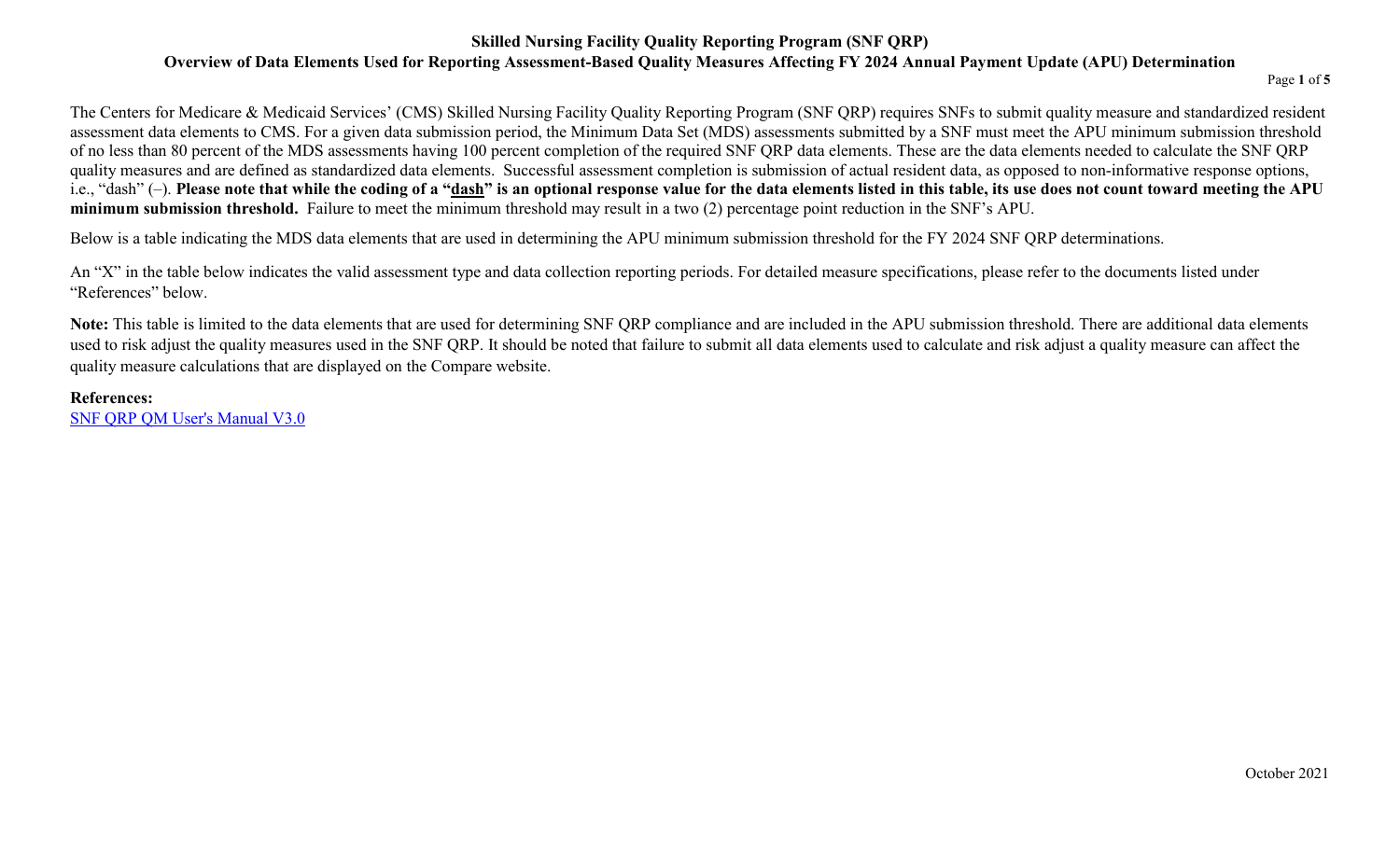# **Overview of Data Elements Used for Reporting Assessment-Based Quality Measures Affecting FY 2024 Annual Payment Update (APU) Determination**

Page **2** of **5** 

| MDS Data Elements Used for FY 2024 SNF QRP APU Determination |                                                         |                            | <b>MDS 3.0 Assessment Type</b>                        | <b>Data Collection</b><br>Periods (CY 2022) |
|--------------------------------------------------------------|---------------------------------------------------------|----------------------------|-------------------------------------------------------|---------------------------------------------|
| <b>MDS Section &amp;</b><br><b>Number</b>                    | <b>Data Element Label/Description</b>                   | PPS 5-Day<br>$A0310B=[01]$ | <b>Part A PPS</b><br><b>Discharge</b><br>$A0310H=[1]$ | <b>MDS 3.0</b><br><b>Version 1.17.2</b>     |
| GG0130A1                                                     | Eating (Admission Performance)                          | X                          |                                                       | X                                           |
| GG0130A2*                                                    | Eating (Discharge Goal)                                 | $\overline{X}$             |                                                       | X                                           |
| GG0130A3                                                     | Eating (Discharge Performance)                          |                            | $\mathbf X$                                           | $\mathbf X$                                 |
| GG0130B1                                                     | Oral hygiene (Admission Performance)                    | $\boldsymbol{\mathrm{X}}$  |                                                       | $\mathbf X$                                 |
| GG0130B2*                                                    | Oral hygiene (Discharge Goal)                           | $\overline{X}$             |                                                       | $\overline{X}$                              |
| GG0130B3                                                     | Oral hygiene (Discharge Performance)                    |                            | $\mathbf X$                                           | $\mathbf X$                                 |
| GG0130C1                                                     | Toileting hygiene (Admission Performance)               | $\mathbf X$                |                                                       | $\mathbf X$                                 |
| GG0130C2*                                                    | Toileting hygiene (Discharge Goal)                      | $\mathbf X$                |                                                       | $\mathbf X$                                 |
| GG0130C3                                                     | Toileting hygiene (Discharge Performance)               |                            | $\mathbf X$                                           | $\overline{X}$                              |
| GG0130E1                                                     | Shower/bathe self (Admission Performance)               | $\mathbf X$                |                                                       | $\overline{\mathbf{X}}$                     |
| GG0130E2*                                                    | Shower/bathe self (Discharge Goal)                      | $\overline{\text{X}}$      |                                                       | $\mathbf X$                                 |
| GG0130E3                                                     | Shower/bathe self (Discharge Performance)               |                            | $\mathbf X$                                           | $\mathbf X$                                 |
| GG0130F1                                                     | Upper body dressing (Admission Performance)             | $\mathbf X$                |                                                       | $\mathbf X$                                 |
| GG0130F2*                                                    | Upper body dressing (Discharge Goal)                    | $\mathbf X$                |                                                       | $\boldsymbol{\mathrm{X}}$                   |
| GG0130F3                                                     | Upper body dressing (Discharge Performance)             |                            | $\boldsymbol{X}$                                      | $\mathbf X$                                 |
| GG0130G1                                                     | Lower body dressing (Admission Performance)             | $\mathbf X$                |                                                       | $\mathbf X$                                 |
| GG0130G2*                                                    | Lower body dressing (Discharge Goal)                    | $\mathbf X$                |                                                       | $\mathbf X$                                 |
| GG0130G3                                                     | Lower body dressing (Discharge Performance)             |                            | $\mathbf X$                                           | $\overline{X}$                              |
| GG0130H1                                                     | Putting on/taking off footwear (Admission Performance)  | $\mathbf X$                |                                                       | $\overline{X}$                              |
| GG0130H2*                                                    | Putting on/taking off footwear (Discharge Goal)         | $\overline{\text{X}}$      |                                                       | $\mathbf X$                                 |
| GG0130H3                                                     | Putting on/taking off footwear (Discharge Performance)  |                            | $\mathbf X$                                           | $\mathbf X$                                 |
| GG0170A1                                                     | Roll left and right (Admission Performance)             | $\mathbf X$                |                                                       | $\mathbf X$                                 |
| GG0170A2*                                                    | Roll left and right (Discharge Goal)                    | $\overline{X}$             |                                                       | $\overline{X}$                              |
| GG0170A3                                                     | Roll left and right (Discharge Performance)             |                            | $\mathbf X$                                           | $\mathbf X$                                 |
| GG0170B1                                                     | Sit to lying (Admission Performance)                    | $\mathbf X$                |                                                       | $\mathbf X$                                 |
| GG0170B2*                                                    | Sit to lying (Discharge Goal)                           | $\overline{X}$             |                                                       | $\overline{X}$                              |
| GG0170B3                                                     | Sit to lying (Discharge Performance)                    |                            | $\mathbf X$                                           | $\mathbf X$                                 |
| GG0170C1                                                     | Lying to sitting on side of bed (Admission Performance) | $\mathbf X$                |                                                       | $\mathbf X$                                 |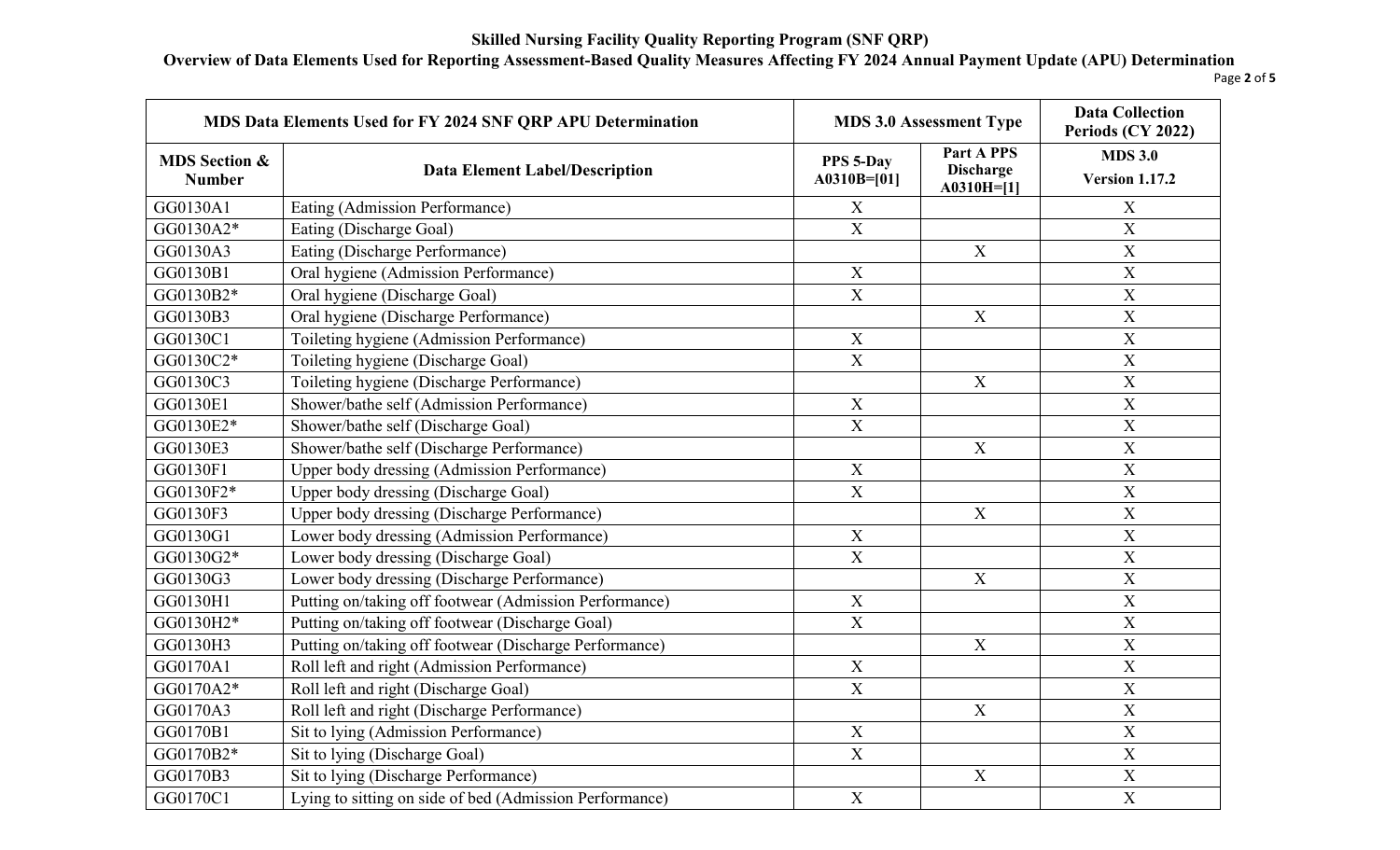# **Overview of Data Elements Used for Reporting Assessment-Based Quality Measures Affecting FY 2024 Annual Payment Update (APU) Determination**

| MDS Data Elements Used for FY 2024 SNF QRP APU Determination |                                                         |                            | <b>MDS 3.0 Assessment Type</b>                 |                                         |
|--------------------------------------------------------------|---------------------------------------------------------|----------------------------|------------------------------------------------|-----------------------------------------|
| <b>MDS Section &amp;</b><br><b>Number</b>                    | <b>Data Element Label/Description</b>                   | PPS 5-Day<br>$A0310B=[01]$ | Part A PPS<br><b>Discharge</b><br>$A0310H=[1]$ | <b>MDS 3.0</b><br><b>Version 1.17.2</b> |
| GG0170C2*                                                    | Lying to sitting on side of bed (Discharge Goal)        | X                          |                                                | X                                       |
| GG0170C3                                                     | Lying to sitting on side of bed (Discharge Performance) |                            | X                                              | $\boldsymbol{X}$                        |
| GG0170D1                                                     | Sit to stand (Admission Performance)                    | X                          |                                                | $\mathbf X$                             |
| GG0170D2*                                                    | Sit to stand (Discharge Goal)                           | $\mathbf X$                |                                                | $\mathbf X$                             |
| GG0170D3                                                     | Sit to stand (Discharge Performance)                    |                            | X                                              | X                                       |
| GG0170E1                                                     | Chair/bed-to-chair transfer (Admission Performance)     | $\mathbf X$                |                                                | $\mathbf X$                             |
| GG0170E2*                                                    | Chair/bed-to-chair transfer (Discharge Goal)            | $\overline{X}$             |                                                | $\boldsymbol{\mathrm{X}}$               |
| GG0170E3                                                     | Chair/bed-to-chair transfer (Discharge Performance)     |                            | X                                              | $\boldsymbol{\mathrm{X}}$               |
| GG0170F1                                                     | Toilet transfer (Admission Performance)                 | $\mathbf X$                |                                                | $\boldsymbol{\mathrm{X}}$               |
| GG0170F2*                                                    | Toilet transfer (Discharge Goal)                        | $\overline{X}$             |                                                | $\boldsymbol{\mathrm{X}}$               |
| GG0170F3                                                     | Toilet transfer (Discharge Performance)                 |                            | X                                              | $\boldsymbol{\mathrm{X}}$               |
| GG0170G1                                                     | Car transfer (Admission Performance)                    | X                          |                                                | $\overline{X}$                          |
| GG0170G2*                                                    | Car transfer (Discharge Goal)                           | $\mathbf X$                |                                                | $\boldsymbol{X}$                        |
| GG0170G3                                                     | Car transfer (Discharge Performance)                    |                            | $\boldsymbol{X}$                               | $\overline{\mathbf{X}}$                 |
| GG0170I1                                                     | Walk 10 feet (Admission Performance)                    | X                          |                                                | $\overline{X}$                          |
| GG0170I2*                                                    | Walk 10 feet (Discharge Goal)                           | $\mathbf X$                |                                                | $\mathbf X$                             |
| GG0170I3                                                     | Walk 10 feet (Discharge Performance)                    |                            | $\mathbf X$                                    | $\boldsymbol{\mathrm{X}}$               |
| GG0170J1                                                     | Walk 50 feet with two turns (Admission Performance)     | $\mathbf X$                |                                                | $\mathbf X$                             |
| GG0170J2*                                                    | Walk 50 feet with two turns (Discharge Goal)            | $\overline{X}$             |                                                | $\overline{\mathbf{X}}$                 |
| GG0170J3                                                     | Walk 50 feet with two turns (Discharge Performance)     |                            | $\mathbf X$                                    | $\mathbf X$                             |
| GG0170K1                                                     | Walk 150 feet (Admission Performance)                   | $\mathbf X$                |                                                | $\boldsymbol{\mathrm{X}}$               |
| GG0170K2*                                                    | Walk 150 feet (Discharge Goal)                          | $\overline{X}$             |                                                | $\mathbf X$                             |
| GG0170K3                                                     | Walk 150 feet (Discharge Performance)                   |                            | $\boldsymbol{X}$                               | $\boldsymbol{X}$                        |
| GG0170L1                                                     | Walk 10 feet on uneven surfaces (Admission Performance) | $\mathbf X$                |                                                | $\overline{X}$                          |
| GG0170L2*                                                    | Walk 10 feet on uneven surfaces (Discharge Goal)        | $\mathbf X$                |                                                | $\overline{X}$                          |
| GG0170L3                                                     | Walk 10 feet on uneven surfaces (Discharge Performance) |                            | X                                              | $\boldsymbol{\mathrm{X}}$               |
| GG0170M1                                                     | 1 step (curb) (Admission Performance)                   | $\mathbf X$                |                                                | $\overline{X}$                          |
| GG0170M2*                                                    | 1 step (curb) (Discharge Goal)                          | $\overline{X}$             |                                                | $\overline{X}$                          |

Page **3** of **5**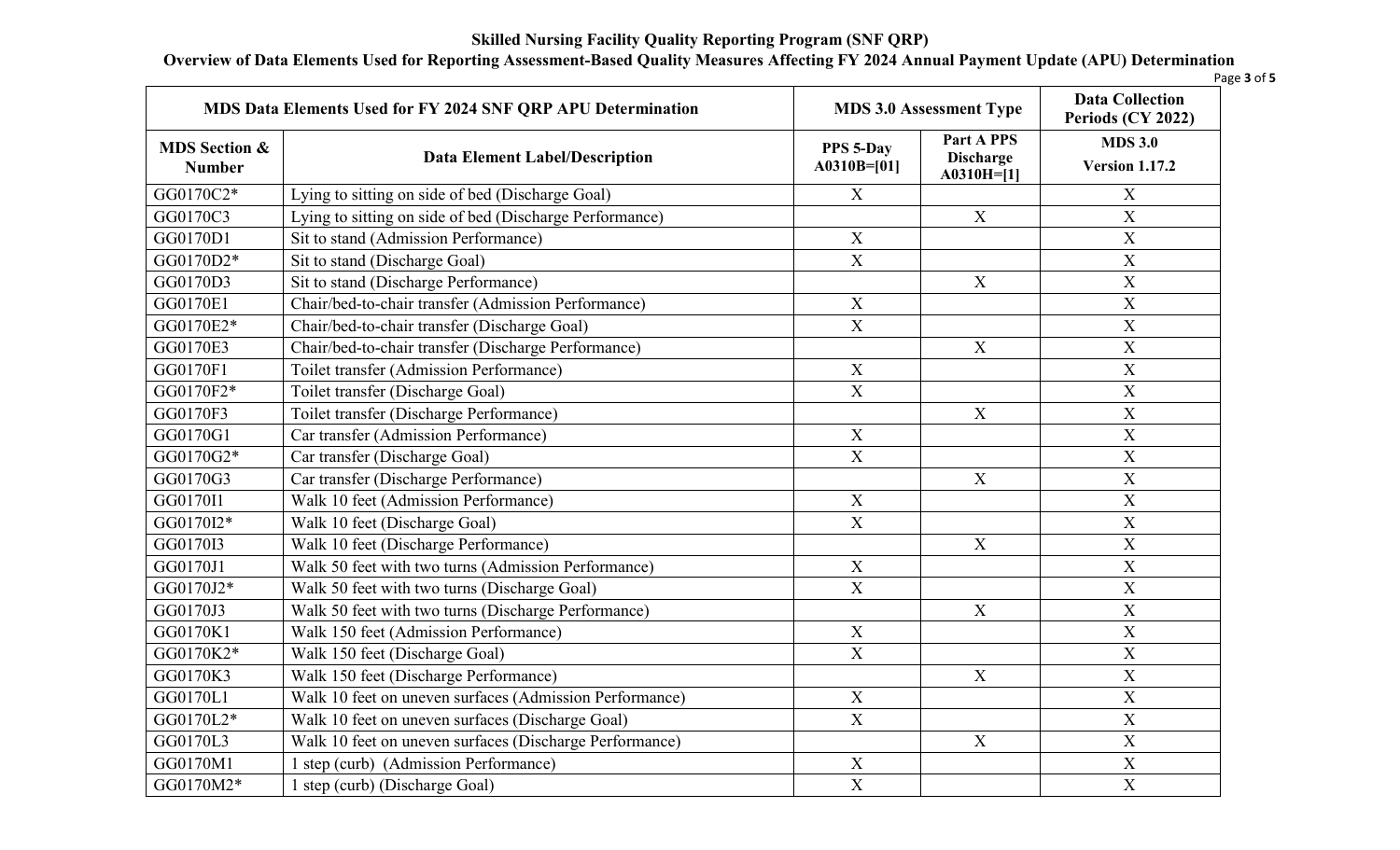# **Overview of Data Elements Used for Reporting Assessment-Based Quality Measures Affecting FY 2024 Annual Payment Update (APU) Determination**

| MDS Data Elements Used for FY 2024 SNF QRP APU Determination |                                                                         | <b>MDS 3.0 Assessment Type</b> |                                                | <b>Data Collection</b><br>Periods (CY 2022) |
|--------------------------------------------------------------|-------------------------------------------------------------------------|--------------------------------|------------------------------------------------|---------------------------------------------|
| <b>MDS Section &amp;</b><br><b>Number</b>                    | <b>Data Element Label/Description</b>                                   | PPS 5-Day<br>$A0310B=[01]$     | Part A PPS<br><b>Discharge</b><br>$A0310H=[1]$ | <b>MDS 3.0</b><br><b>Version 1.17.2</b>     |
| GG0170M3                                                     | 1 step (curb) (Discharge Performance)                                   |                                | X                                              | $\mathbf X$                                 |
| GG0170N1                                                     | 4 steps (Admission Performance)                                         | $\mathbf X$                    |                                                | $\overline{X}$                              |
| GG0170N2*                                                    | 4 steps (Discharge Goal)                                                | $\overline{\mathbf{X}}$        |                                                | $\overline{X}$                              |
| GG0170N3                                                     | 4 steps (Discharge Performance)                                         |                                | $\mathbf X$                                    | $\mathbf X$                                 |
| GG0170O1                                                     | 12 steps (Admission Performance)                                        | $\mathbf X$                    |                                                | $\mathbf X$                                 |
| GG0170O2*                                                    | 12 steps (Discharge Goal)                                               | $\overline{X}$                 |                                                | $\overline{X}$                              |
| GG0170O3                                                     | 12 steps (Discharge Performance)                                        |                                | $\mathbf X$                                    | X                                           |
| GG0170P1                                                     | Picking up object (Admission Performance)                               | $\overline{X}$                 |                                                | $\overline{X}$                              |
| GG0170P2*                                                    | Picking up object (Discharge Goal)                                      | $\mathbf X$                    |                                                | $\mathbf X$                                 |
| GG0170P3                                                     | Picking up object (Discharge Performance)                               |                                | $\mathbf X$                                    | $\mathbf X$                                 |
| GG0170Q1                                                     | Does the resident use a wheelchair and/or scooter? (Admission)          | $\overline{X}$                 |                                                | X                                           |
| GG0170Q3                                                     | Does the resident use a wheelchair and/or scooter? (Discharge)          |                                | X                                              | $\overline{X}$                              |
| GG0170R1                                                     | Wheel 50 feet with two turns (Admission Performance)                    | $\mathbf X$                    |                                                | $\boldsymbol{\mathrm{X}}$                   |
| GG0170R2*                                                    | Wheel 50 feet with two turns (Discharge Goal)                           | $\overline{\mathbf{X}}$        |                                                | $\overline{X}$                              |
| GG0170R3                                                     | Wheel 50 feet with two turns (Discharge Performance)                    |                                | $\boldsymbol{X}$                               | X                                           |
| GG0170RR1                                                    | Indicate the type of wheelchair or scooter used (Admission)             | $\mathbf X$                    |                                                | $\overline{X}$                              |
| GG0170RR3                                                    | Indicate the type of wheelchair or scooter used (Discharge)             |                                | $\mathbf X$                                    | $\mathbf X$                                 |
| GG0170S1                                                     | Wheel 150 feet (Admission Performance)                                  | $\mathbf X$                    |                                                | $\mathbf X$                                 |
| GG0170S2*                                                    | Wheel 150 feet (Discharge Goal)                                         | $\overline{\text{X}}$          |                                                | $\overline{X}$                              |
| GG0170S3                                                     | Wheel 150 feet (Discharge Performance)                                  |                                | $\mathbf X$                                    | X                                           |
| GG0170SS1                                                    | Indicate the type of wheelchair or scooter used (Admission)             | $\boldsymbol{\mathrm{X}}$      |                                                | $\boldsymbol{\mathrm{X}}$                   |
| GG0170SS3                                                    | Indicate the type of wheelchair or scooter used (Discharge)             |                                | $\boldsymbol{\mathrm{X}}$                      | $\mathbf X$                                 |
| H0400                                                        | Bowel continence                                                        | $\mathbf X$                    |                                                | $\overline{X}$                              |
| <b>I0900</b>                                                 | Peripheral vascular disease (PVD) or peripheral arterial disease (PAD)  | $\overline{X}$                 |                                                | X                                           |
| <b>I2900</b>                                                 | Diabetes mellitus (DM)                                                  | $\mathbf X$                    |                                                | $\overline{X}$                              |
| J1900C                                                       | Number of falls since admission/entry or prior assessment: Major injury | $\mathbf X$                    | $\mathbf X$                                    | $\boldsymbol{\mathrm{X}}$                   |
| K0200A                                                       | Height (in inches)                                                      | $\overline{X}$                 |                                                | $\overline{X}$                              |
| K0200B                                                       | Weight (in pounds)                                                      | $\overline{X}$                 |                                                | X                                           |

Page **4** of **5**